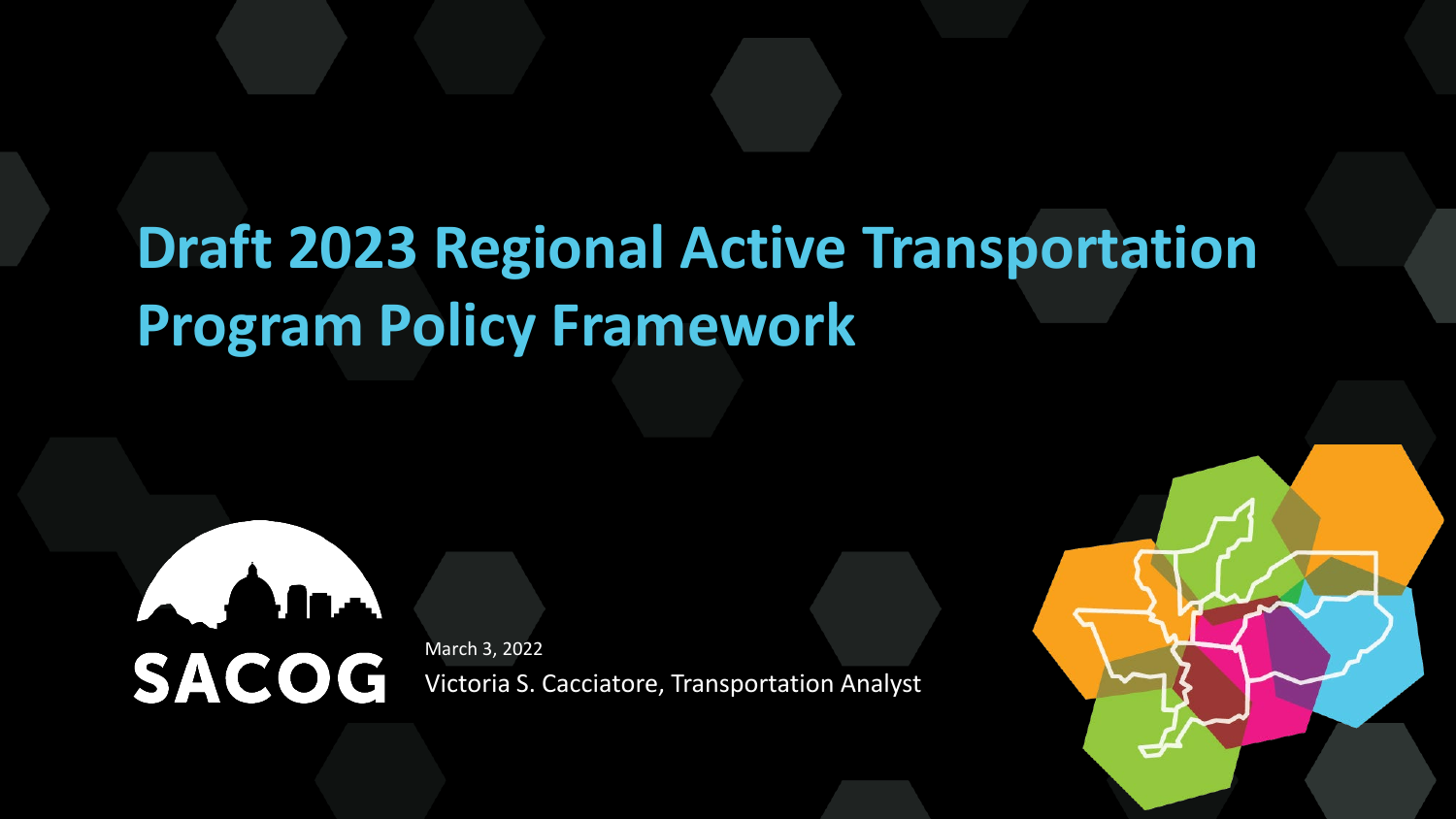### **Active Transportation Program re-cap**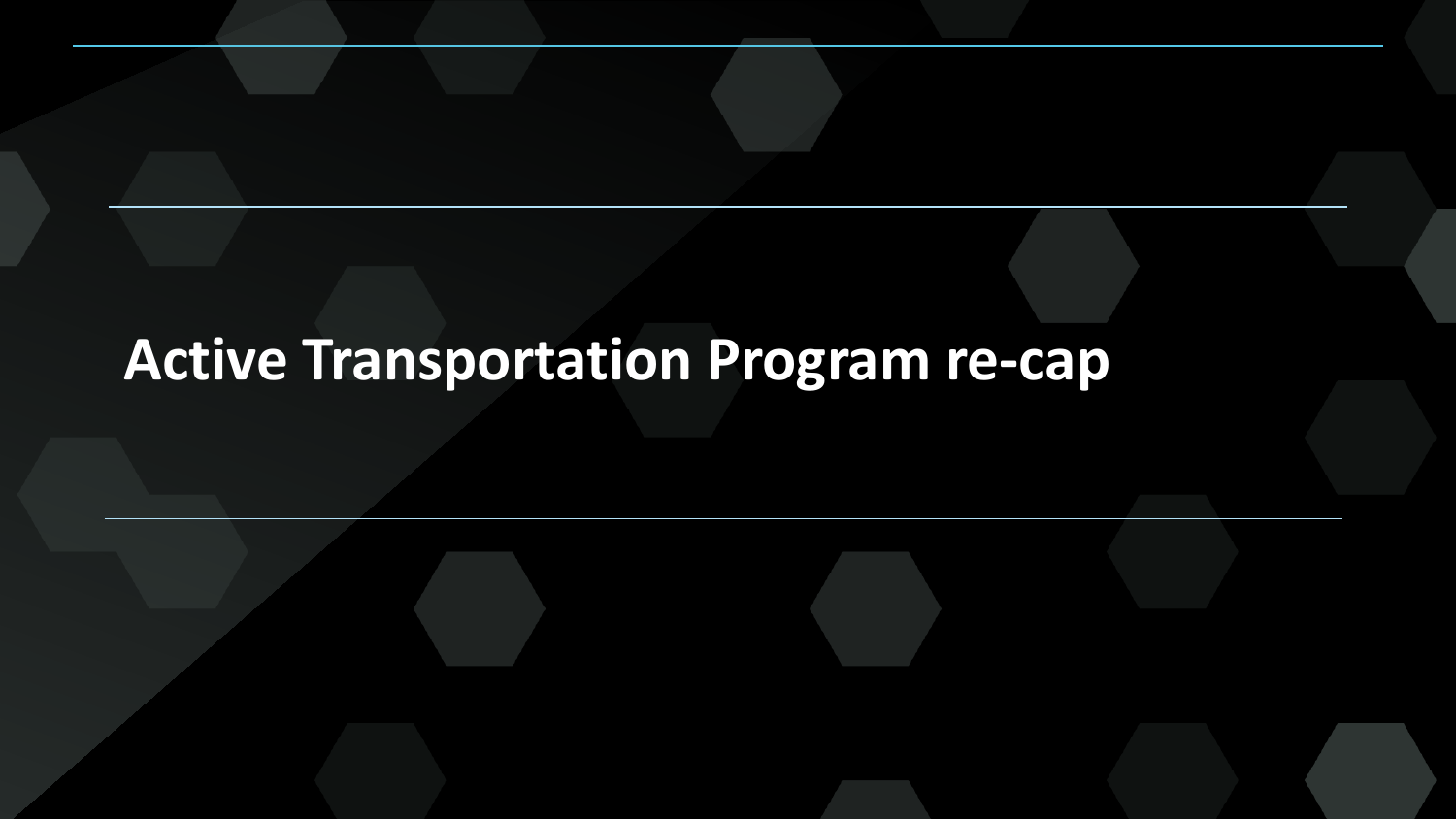### **Sequential selection allows two chances for funding**

### **Projects compete in the State ATP**

- Evaluated using state process and criteria
- Uses the state application and forms
- Unsuccessful projects can compete regionally after state awards are made

### **Projects then compete in the Regional ATP**

- Includes unsuccessful State ATP projects and projects applying directly to the Regional ATP
- Evaluated using regional process and criteria
- Regional application and forms include content derived from state application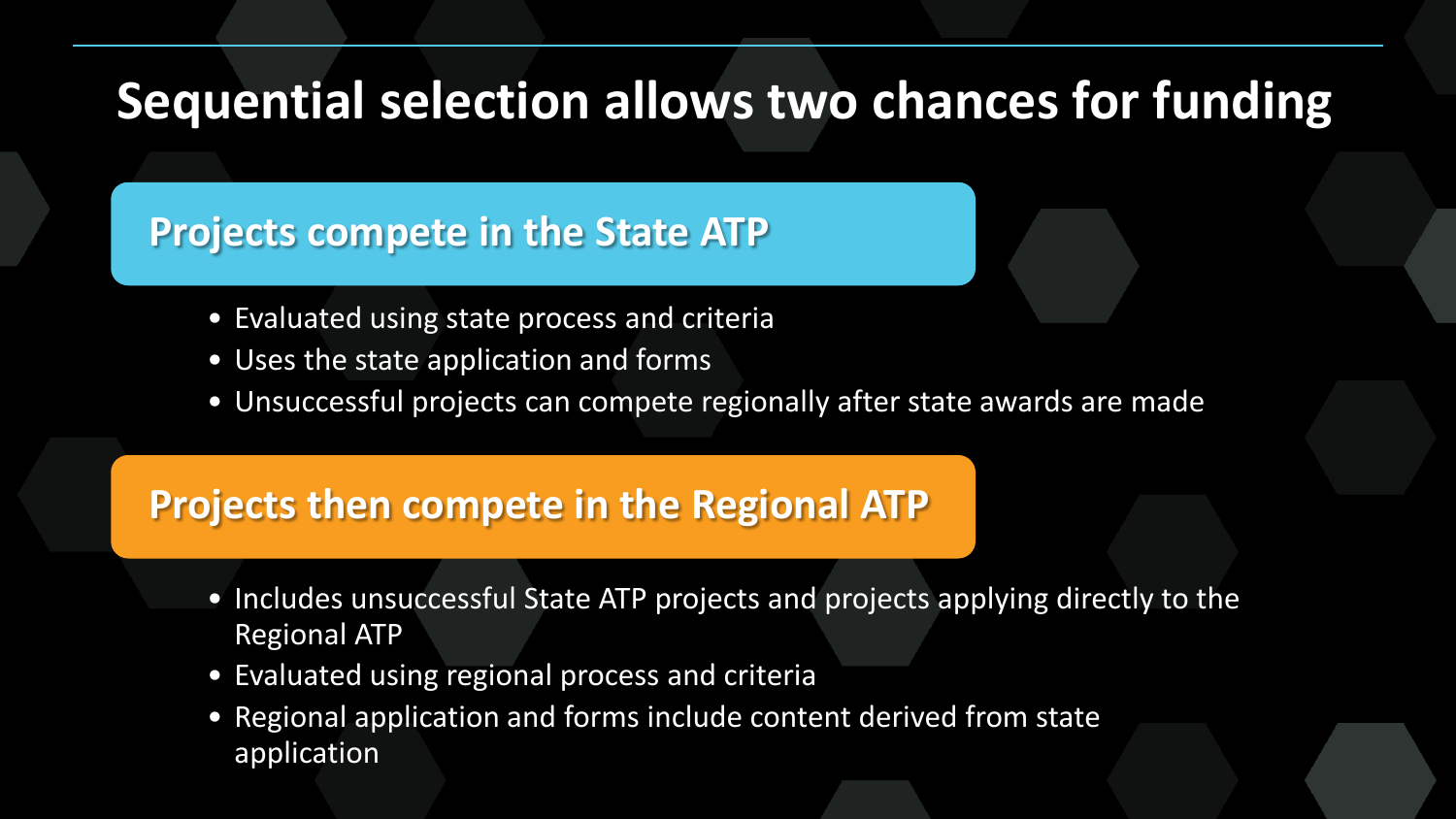## **Proposed changes for the draft 2023 Regional ATP Policy Framework**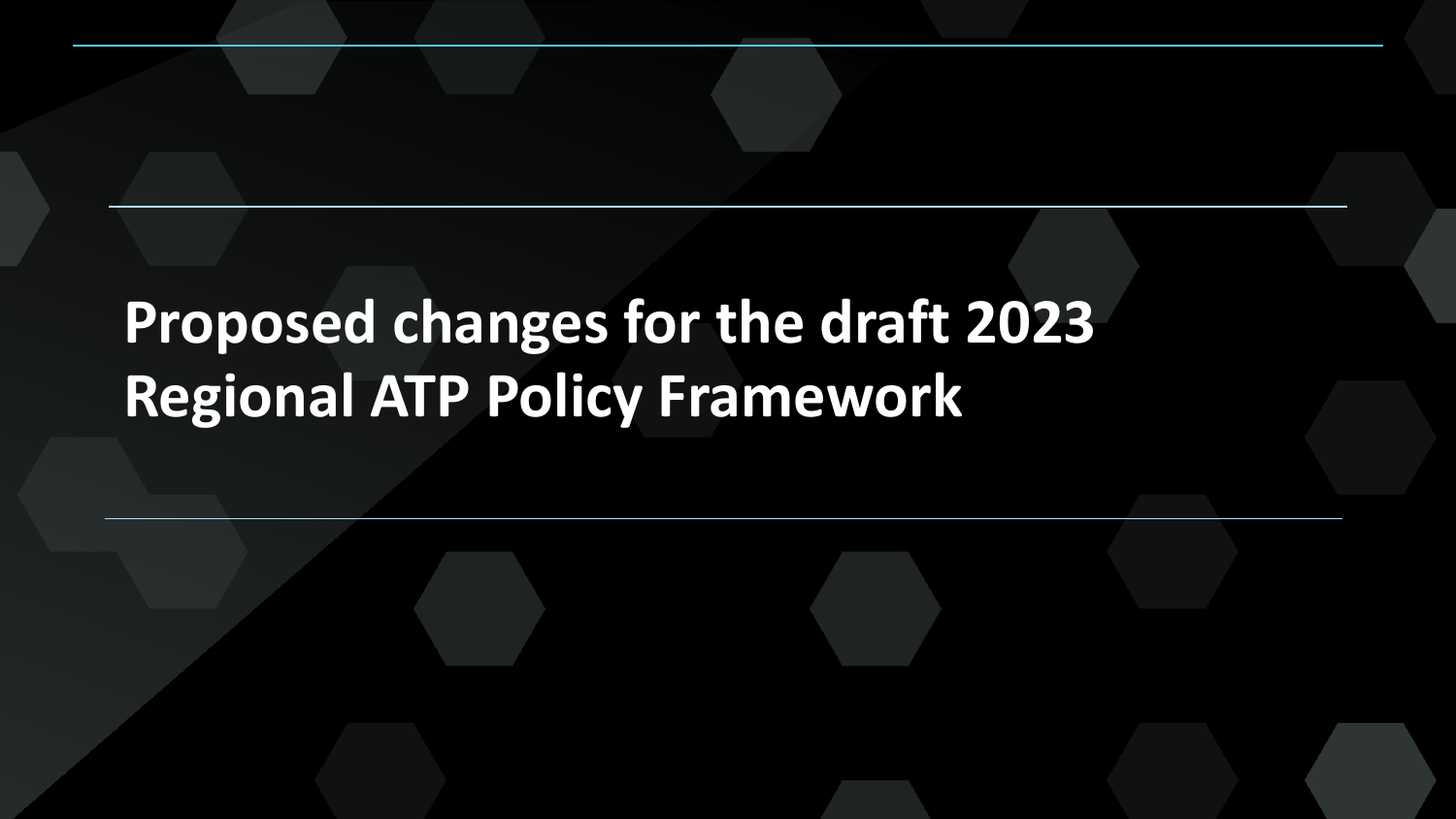# **Draft policy framework proposals**



Stretch ATP funding further Resuming 11.47 percent requirement of non-ATP investment



Implement regional trail network

Complement Green Means Go implementation



Invest in Underserved **Communities** 

Increasing investment minimums and goals for disadvantaged communities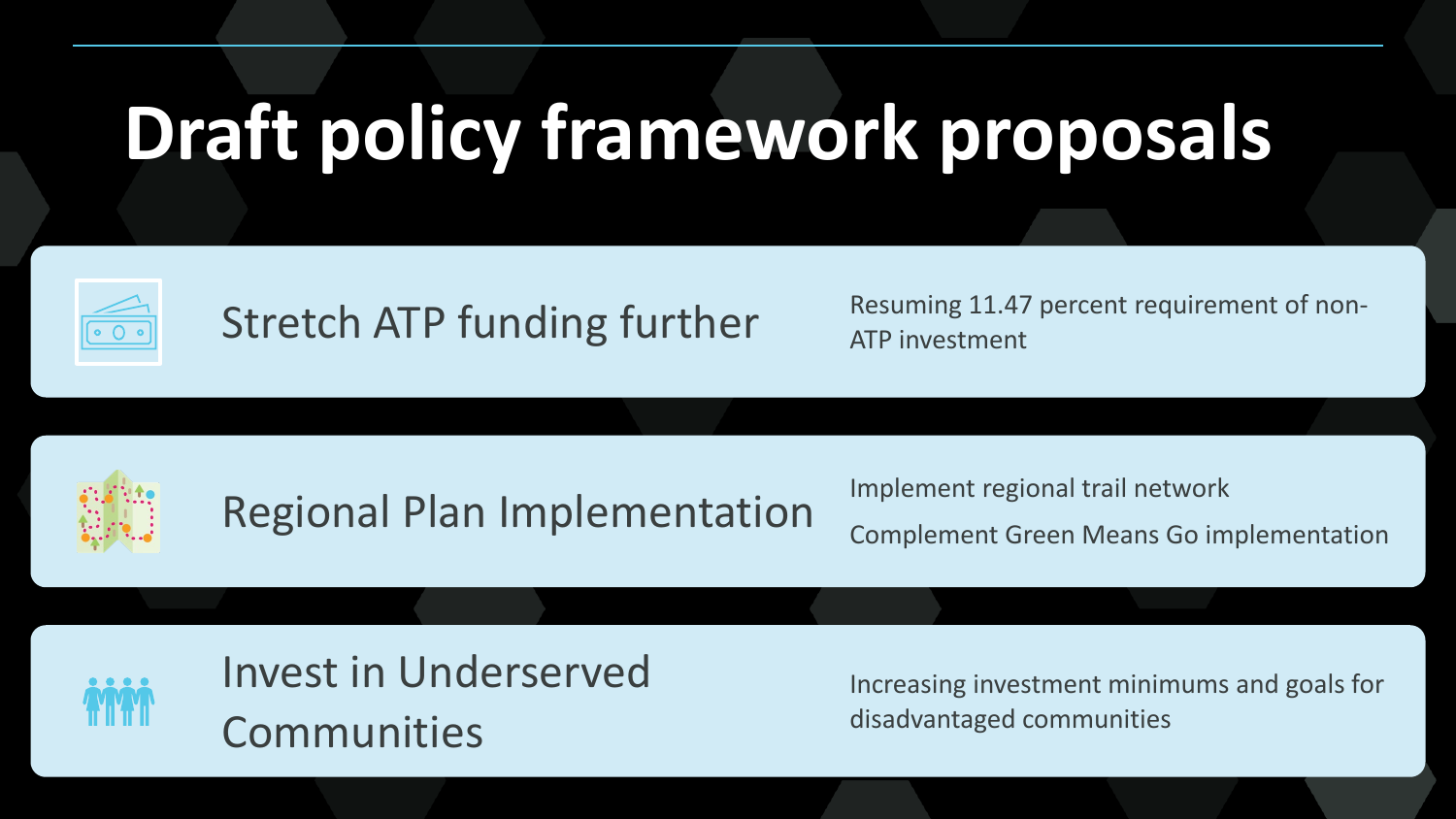## **Metrics for disadvantaged communities**

- Definitions from the State ATP
	- **Income level**
	- **Environmental exposures**
	- School lunch programs
	- Social determinants of health
	- Tribal lands
- Regional metrics, such as the 2020 MTP/SCS Environmental Justice Communities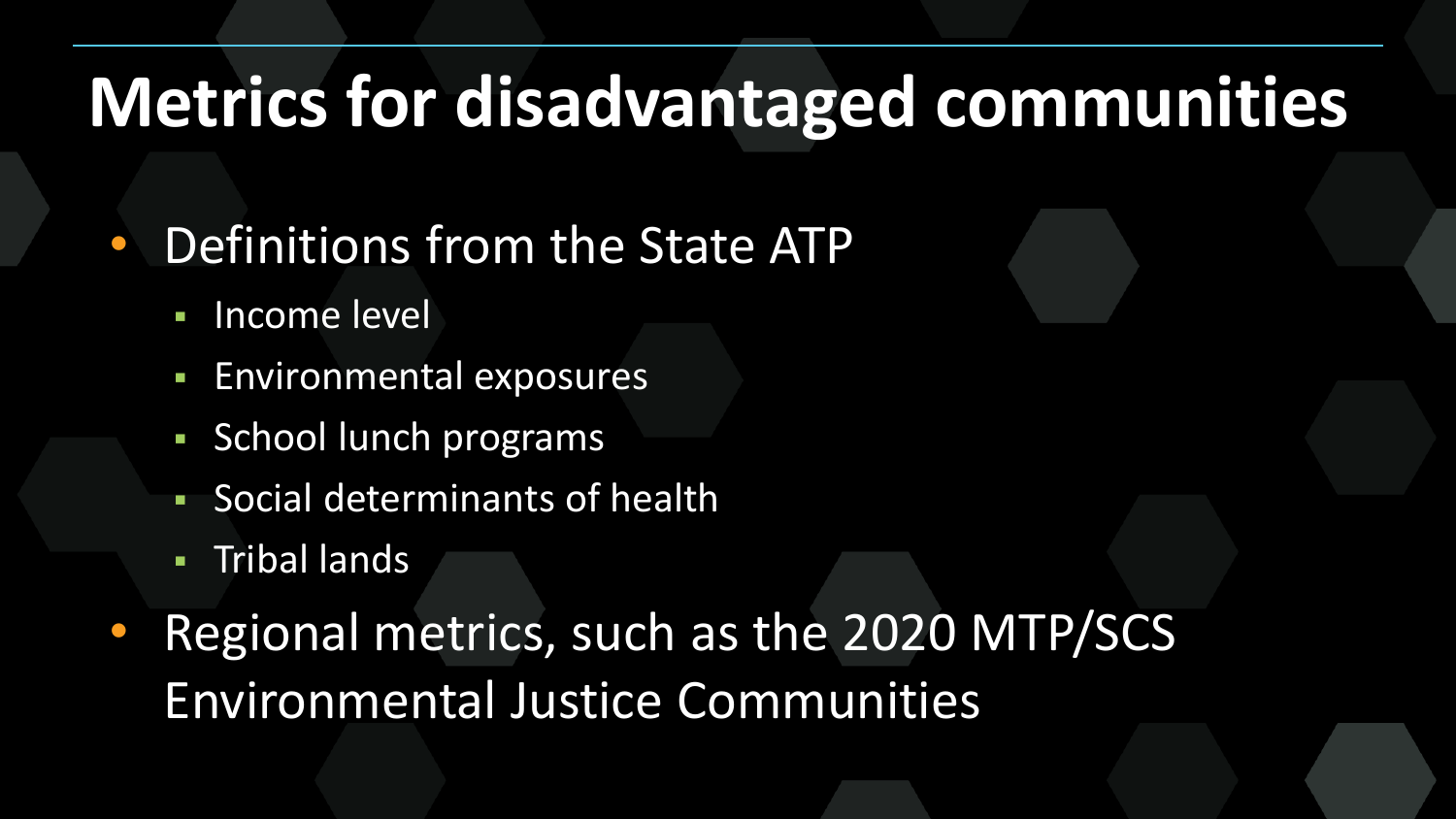### **Investing in Underserved Communities**

### Past Regional ATP Investments



• *Proposed regional goal of 60 percent*

• *Proposed regional investment of 40 percent* State requirement of 25 percent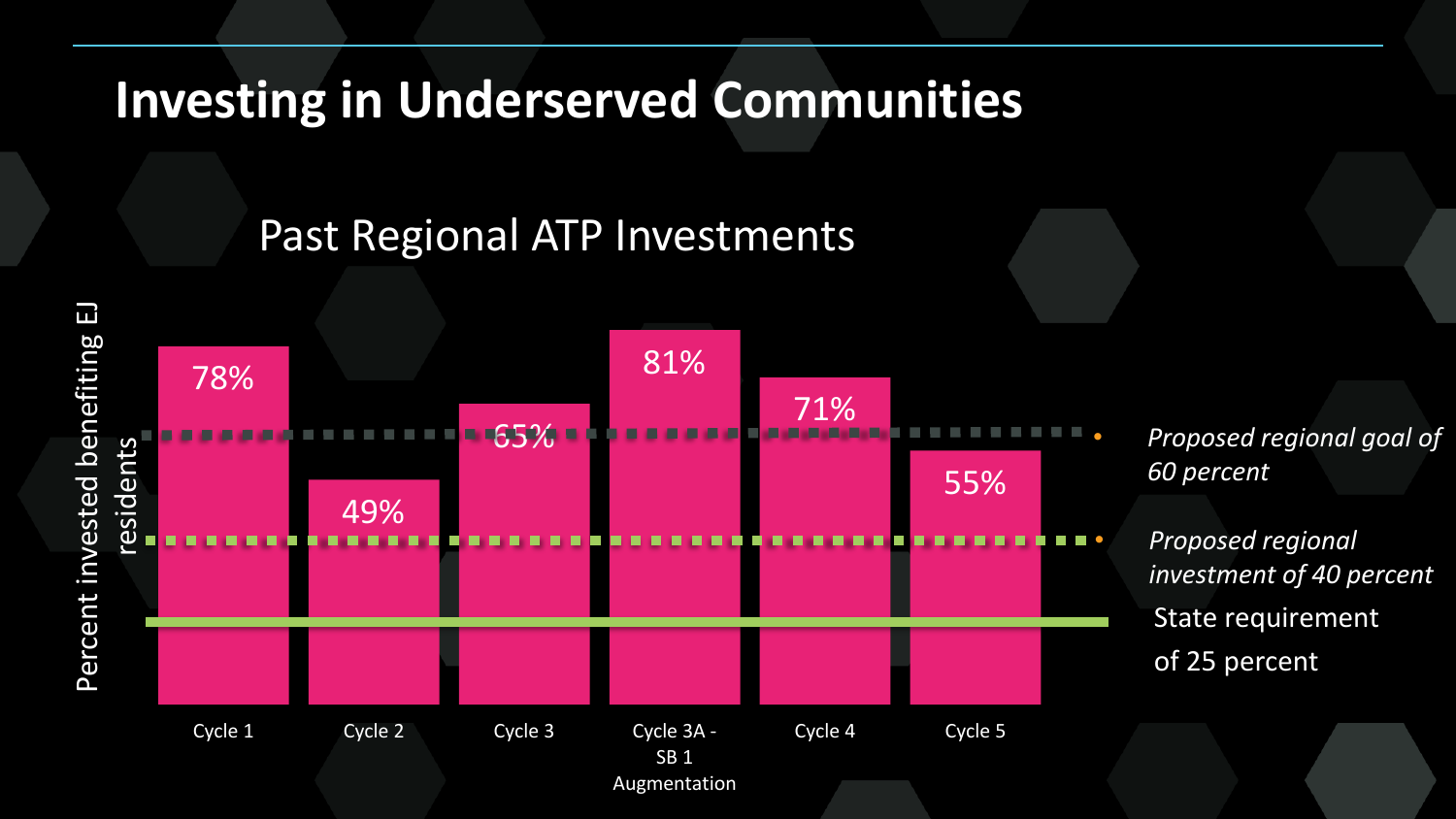## **Committee input: Draft 2023 Regional ATP Policy Framework**